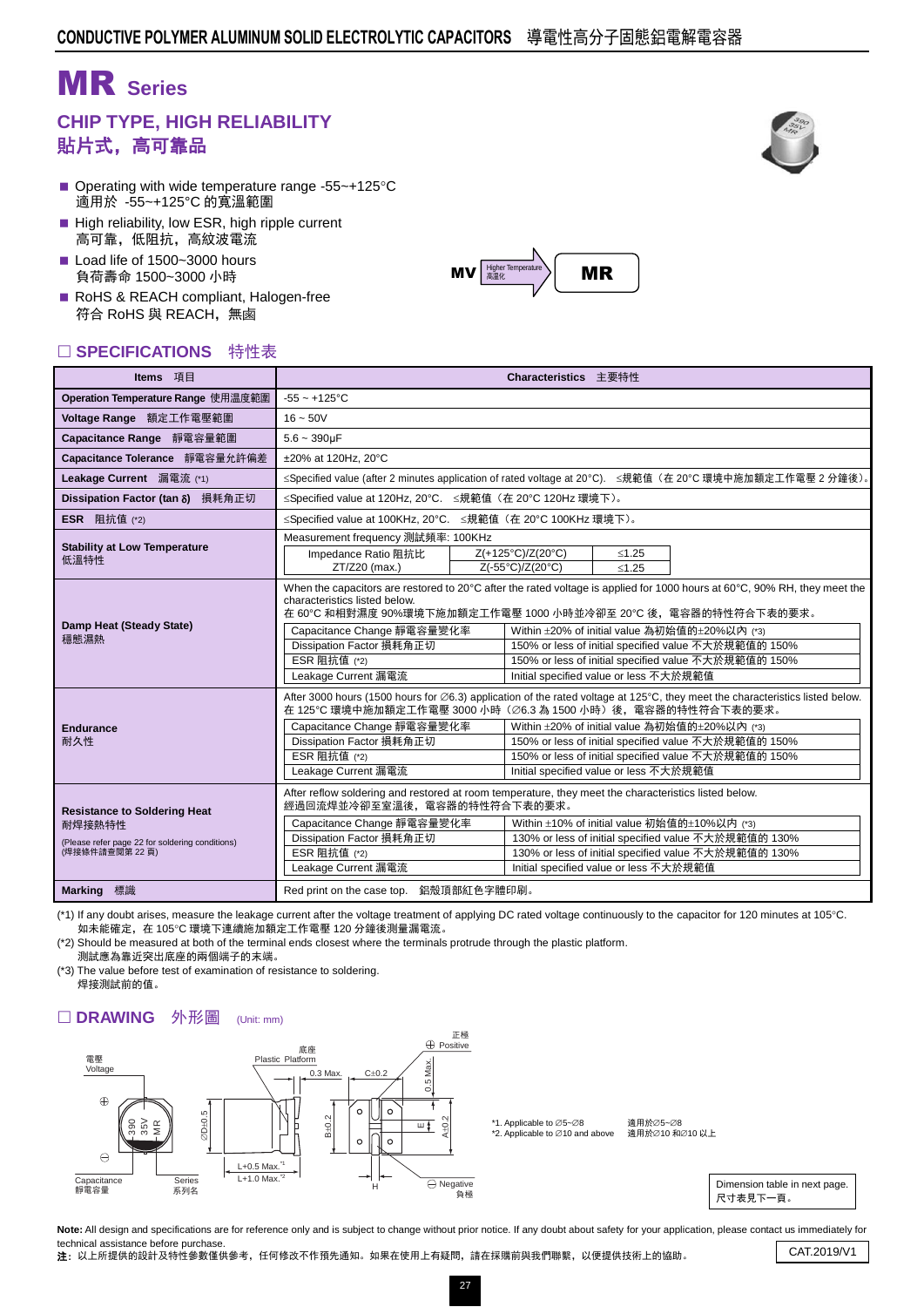# MR **Series**

### □ DIMENSIONS 尺寸表 (Unit: mm)

| $ØD \times L$ | $6.3 \times 6/8$ | $8 \times 7/7.5$ | $8 \times 10/10.5$ | $8 \times 12$ | $10 \times 8$ | $10 \times 10/10.5$ | $10 \times 12.7$ |
|---------------|------------------|------------------|--------------------|---------------|---------------|---------------------|------------------|
| A             | 7.3              | 9.0              | 9.0                | 9.0           | 11.0          | 11.0                | 11.0             |
| B             | 6.6              | 8.3              | 8.3                | 8.3           | 10.3          | 10.3                | 10.3             |
| С             | 6.6              | 8.3              | 8.3                | 8.3           | 10.3          | 10.3                | 10.3             |
| Е             | 2.1              | 3.2              | 3.2                | 3.2           | 4.6           | 4.6                 | 4.6              |
|               | 6.0/8.0          | 7.0/7.5          | 10.0/10.5          | 12            | 8.0           | 10.0/10.5           | 12.7             |
| H             | $0.5 - 0.8$      | $0.8 - 1.1$      | $0.8 - 1.1$        | $0.8 - 1.1$   | $0.8 - 1.1$   | $0.8 - 1.1$         | $0.8 - 1.1$      |

### □ DIMENSIONS & STANDARD RATINGS 規格尺寸及標準參數

|                         | WV(V)           |                                      |                                                | (1C)                            | 20<br>(1D)                                        |                                           |                  |                                                       |                                                |                                 |                                         |                                           |                              |
|-------------------------|-----------------|--------------------------------------|------------------------------------------------|---------------------------------|---------------------------------------------------|-------------------------------------------|------------------|-------------------------------------------------------|------------------------------------------------|---------------------------------|-----------------------------------------|-------------------------------------------|------------------------------|
| Cap.<br>容量<br>$(\mu F)$ | Parameter<br>參數 | <b>Case size</b><br>ØDxL (mm)<br>尺寸  | <b>Dissipation</b><br>factor<br>$(tan \delta)$ | Leakage<br>current<br>$(\mu A)$ | <b>ESR</b><br>$(m\Omega)$ max.<br>$20^{\circ}$ C. | <b>Ripple current</b><br>(mA rms)<br>紋波電流 |                  | <b>Case size</b><br>ØDxL (mm)                         | <b>Dissipation</b><br>factor<br>$(tan \delta)$ | Leakage<br>current<br>$(\mu A)$ | <b>ESR</b><br>$(m\Omega)$ max.<br>20°C. | <b>Ripple current</b><br>(mA rms)<br>紋波電流 |                              |
|                         |                 |                                      | 損耗角正切                                          | 漏電流                             | <b>100KHz</b><br>阻抗值                              | ≤105°C (*3)                               | 105°C≤125°C (*3) | 尺寸                                                    | 損耗角正切                                          | 漏電流                             | <b>100KHz</b><br>阻抗值                    |                                           | ≤105°C (*3) 105°C≤125°C (*3) |
| 33                      | 330             |                                      |                                                |                                 |                                                   |                                           |                  | $6.3 \times 6$                                        | 0.12                                           | 132                             | 60                                      | 900                                       | 380                          |
| 47                      | 470             | $6.3 \times 6$                       | 0.12                                           | 150                             | 55                                                | 1000                                      | 390              |                                                       |                                                |                                 |                                         |                                           |                              |
| 56                      | 560             |                                      |                                                |                                 |                                                   |                                           |                  | $8 \times 7$<br>$(8 \times 7.5)$                      | 0.12<br>(0.12)                                 | 224<br>(224)                    | 50<br>(50)                              | 1300<br>(1300)                            | 500<br>(500)                 |
| 68                      | 680             |                                      |                                                |                                 |                                                   |                                           |                  | $6.3 \times 8$                                        | 0.12                                           | 272                             | 34                                      | 1450                                      | 470                          |
| 82                      | 820             | $8 \times 7$<br>$(8 \times 7.5)$     | 0.12<br>(0.12)                                 | 262<br>(262)                    | 45<br>(45)                                        | 1300<br>(1300)                            | 530<br>(530)     |                                                       |                                                |                                 |                                         |                                           |                              |
| 100                     | 101             | $6.3 \times 8$                       | 0.12                                           | 320                             | 33                                                | 1500                                      | 460              |                                                       |                                                |                                 |                                         |                                           |                              |
| 120                     | 121             |                                      |                                                |                                 |                                                   |                                           |                  | $8 \times 10$<br>$(8 \times 10.5)$<br>$(10 \times 8)$ | 0.12<br>(0.12)<br>(0.12)                       | 480<br>(480)<br>(480)           | 29<br>(29)<br>(35)                      | 1900<br>(1900)<br>(1800)                  | 770<br>(770)<br>(810)        |
| 150                     | 151             | $8 \times 10$<br>$(10 \times 8)$     | 0.12<br>(0.12)                                 | 480<br>(480)                    | 28<br>(33)                                        | 2000<br>(1900)                            | 780<br>(830)     | $8 \times 12$                                         | 0.12                                           | 600                             | 28                                      | 2200                                      | 860                          |
| 180                     | 181             |                                      |                                                |                                 |                                                   |                                           |                  | $10 \times 10$<br>$(10 \times 10.5)$                  | 0.12<br>(0.12)                                 | 720<br>(720)                    | 28<br>(28)                              | 2300<br>(2300)                            | 800<br>(800)                 |
| 220                     | 221             | $8 \times 12$                        | 0.12                                           | 704                             | 27                                                | 2300                                      | 870              |                                                       |                                                |                                 |                                         |                                           |                              |
| 270                     | 271             | $10 \times 10$<br>$(10 \times 10.5)$ | 0.12<br>(0.12)                                 | 864<br>(864)                    | 27<br>(27)                                        | 2300<br>(2300)                            | 830<br>(830)     | $10 \times 12.7$                                      | 0.12                                           | 1080                            | 27                                      | 2700                                      | 1020                         |
| 390                     | 391             | $10 \times 12.7$                     | 0.12                                           | 1248                            | 26                                                | 2700                                      | 1040             |                                                       |                                                |                                 |                                         |                                           |                              |

|            | WV(V)           |                                                       |                                                | (1E)                            | 35<br>(1V)                              |                                           |                       |                                                       |                                                |                                 |                                         |                                           |                       |
|------------|-----------------|-------------------------------------------------------|------------------------------------------------|---------------------------------|-----------------------------------------|-------------------------------------------|-----------------------|-------------------------------------------------------|------------------------------------------------|---------------------------------|-----------------------------------------|-------------------------------------------|-----------------------|
| Cap.<br>容量 | Parameter<br>參數 | <b>Case size</b><br>$ØDxL$ (mm)                       | <b>Dissipation</b><br>factor<br>$(tan \delta)$ | Leakage<br>current<br>$(\mu A)$ | <b>ESR</b><br>$(m\Omega)$ max.<br>20°C. | <b>Ripple current</b><br>(mA rms)<br>紋波電流 |                       | Case size<br>$ØDxL$ (mm)                              | <b>Dissipation</b><br>factor<br>$(tan \delta)$ | Leakage<br>current<br>$(\mu A)$ | <b>ESR</b><br>$(m\Omega)$ max.<br>20°C. | <b>Ripple current</b><br>(mA rms)<br>紋波電流 |                       |
| $(\mu F)$  |                 | 尺寸                                                    | 損耗角正切                                          | 漏電流                             | 100KHz<br>阻抗值                           | ≤105°C (*3)                               | 105°C≤125°C (*3)      | 尺寸                                                    | 損耗角正切                                          | 漏電流                             | <b>100KHz</b><br>阻抗值                    | ≤105°C (*3)                               | 105°C≤125°C (*3)      |
| 10         | 100             |                                                       |                                                |                                 |                                         |                                           |                       | $6.3 \times 6$                                        | 0.12                                           | 70                              | 85                                      | 800                                       | 310                   |
| 18         | 180             |                                                       |                                                |                                 |                                         |                                           |                       | $8 \times 7$<br>$(8 \times 7.5)$                      | 0.12<br>(0.12)                                 | 126<br>(126)                    | 60<br>(60)                              | 1100<br>(1100)                            | 450<br>(450)          |
| 22         | 220             | $6.3 \times 6$                                        | 0.12                                           | 110                             | 65                                      | 900                                       | 360                   |                                                       |                                                |                                 |                                         |                                           |                       |
| 27         | 270             |                                                       |                                                |                                 |                                         |                                           |                       | $6.3 \times 8$                                        | 0.12                                           | 189                             | 45                                      | 1300                                      | 450                   |
| 39         | 390             | $8 \times 7$<br>$(8 \times 7.5)$                      | 0.12<br>(0.12)                                 | 195<br>(195)                    | 55<br>(55)                              | 1200<br>(1200)                            | 480<br>(480)          | $8 \times 10$<br>$(8 \times 10.5)$<br>$(10 \times 8)$ | 0.12<br>(0.12)<br>(0.12)                       | 273<br>(273)<br>(273)           | 35<br>(35)<br>(41)                      | 1800<br>(1800)<br>(1700)                  | 700<br>(700)<br>(750) |
| 56         | 560             | $6.3 \times 8$                                        | 0.12                                           | 280                             | 35                                      | 1400                                      | 450                   | $8 \times 12$                                         | 0.12                                           | 392                             | 33                                      | 2000                                      | 780                   |
| 68         | 680             |                                                       |                                                |                                 |                                         |                                           |                       | $10 \times 10$<br>$(10 \times 10.5)$                  | 0.12<br>(0.12)                                 | 476<br>(476)                    | 30<br>(30)                              | 2200<br>(2200)                            | 740<br>(740)          |
| 82         | 820             | $8 \times 10$<br>$(8 \times 10.5)$<br>$(10 \times 8)$ | 0.12<br>(0.12)<br>(0.12)                       | 410<br>(410)<br>(410)           | 30<br>(30)<br>(36)                      | 1900<br>(1900)<br>(1800)                  | 760<br>(760)<br>(800) |                                                       |                                                |                                 |                                         |                                           |                       |
| 100        | 101             |                                                       |                                                |                                 |                                         |                                           |                       | $10 \times 10$<br>$(10 \times 12.7)$                  | 0.12<br>(0.12)                                 | 700<br>(700)                    | 25<br>(29)                              | 2400<br>(2600)                            | 800<br>(990)          |
| 120        | 121             | $8 \times 12$<br>$(10 \times 10.5)$                   | 0.12<br>(0.12)                                 | 600<br>(600)                    | 29<br>(29)                              | 2200<br>(2200)                            | 850<br>(850)          |                                                       |                                                |                                 |                                         |                                           |                       |
| 180        | 181             | $10 \times 12.7$                                      | 0.12                                           | 900                             | 28                                      | 2600                                      | 1010                  |                                                       |                                                |                                 |                                         |                                           |                       |

Note: All design and specifications are for reference only and is subject to change without prior notice. If any doubt about safety for your application, please contact us immediately for technical assistance before purchase.<br>**注:**以上所提供的設計及特性參數僅供參考,任何修改不作預先通知。如果在使用上有疑問,請在採購前與我們聯繫,以便提供技術上的協助。 CAT.2019/V1